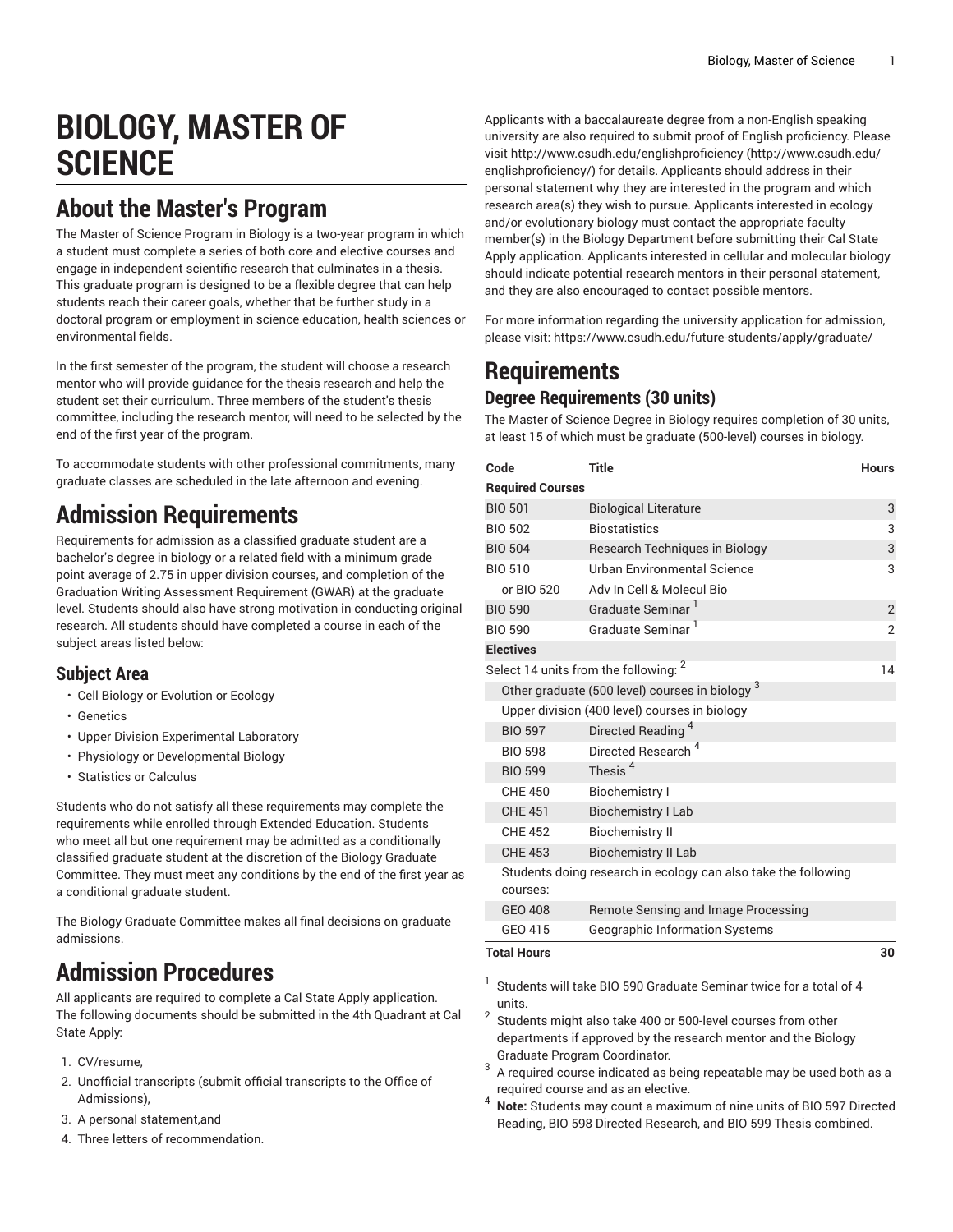However, no more than six units of BIO 599 Thesis may be appied to the degree.

Students must take all courses within five years of the date of graduation from the Master's degree. If approved by the Graduate Committee and the Graduate Dean, a student may revalidate a limited number of courses. However, under no circumstances can a course taken more than seven years before graduation be revalidated and counted in the program.

# **Grades**

To graduate, students must maintain an overall "B" (GPA: 3.0), and they must pass courses with a grade of "B-" or above.

# **Thesis**

Each student should select a major advisor to guide them in their program. The student and the major advisor will select two or more faculty to serve as the student's graduate committee. At least two of the committee, including the chair, must be faculty from the CSUDH biology department. When additional expertise is required, the third member may be a faculty member from another department, or other academic institution.

The thesis is appropriate for all students and a necessity for those who plan a career in research and plan to continue a doctoral program. The student and his or her major advisor will prepare a one or two page hypothesis-based proposal of the thesis research along with the time line of no more than two years to completion. This proposal is also to be approved by the two other members of the student's thesis committee and submitted to the Biology Graduate Committee for review and approval.

Upon the completion and acceptance of the thesis, the student and his or her advisor will arrange for an oral defense of the thesis. This ordinarily takes the form of a seminar to which the faculty, students, and public are invited to attend.

# **Continuing Student Status**

Students should maintain continuous enrollment throughout their time in the graduate program. Students who have completed their course work and are working on their thesis may enroll in BIO 600: Graduate Continuation Course (0 units) to maintain continuous attendance. Eligible students may request a Planned Graduate Student Leave. Students must be enrolled the semester they graduate.

#### **Biology Graduate Program Policy on Revalidation of Outdated Course Work**

The Biology Department requires that all course work taken in the master's degree program be completed within five years immediately preceding the date of graduation.

Revalidation of outdated course work may be requested from the University Graduate Studies Office through the Biology Graduate Coordinator. Outdated course work means courses that were completed earlier than five years, and no more than seven years, immediately preceding the date of graduation. The request must be accompanied by a petition from the Biology Graduate Committee that verifies that the student has done one of the following:

- repeated the course and passed it with a grade of "B" or better;
- taken the exams and completed the assignments of the course as it is currently offered and earned a grade of "B" or better;

The choice of the revalidation method is at the discretion of the Biology Graduate Committee,

## **Classified Standing**

If a student has been admitted as conditionally classified, they must fulfill the conditions for classified standing by the end of the first year after admission. The student must submit an application for classified standing to the Dean of Graduate Studies, who will forward the request to the Biology Graduate Coordinator. To receive classified standing, the student must have completed all prerequisite courses and requirements, a grade point average of 3.0 or better in all courses taken at CSUDH, and received a grade of "B-" or better in all courses,

## **Advancement to Candidacy**

An application for advancement to candidacy is submitted when the student has completed most of the course work and is completing the thesis. Application is made through the Biology Graduate Coordinator and must be done before the student can complete the thesis. This application will list the student's program of courses and other requirements which must be completed for the degree.

The student should have:

- classified standing;
- completed all required courses;
- maintained a minimum grade point average of 3.0 and received a grade of "B-" or better in all courses taken in the graduate program;
- approval of their thesis proposal by their committee and the Biology Graduate Committee.

#### **Master's Requirements**

In addition to the program requirements, students must meet all university requirements for the master's degree. Students should consult the section of the catalog entitled "Requirements for the Master's Degree."

#### **Program Learning Outcomes**

- 1. Critically read, comprehend, and summarize original research papers in biology
- 2. Write in a variety of scientific formats, including manuscript describing experimental results, thesis, grant proposals, conference abstract, and literature review.
- 3. Apply appropriate statistical analyses to experimental design and experimental results
- 4. Make oral presentations in acceptable formats describing information in the scientific literature and describing personal research results.
- 5. Apply the scientific method to answer questions in biology through the design and conduct of hypothesis-driven experimental research projects.
- 6. Demonstrate a thorough and sophisticated knowledge base in biology and describe in detail the current knowledge in at least one specialized field of the biological sciences.
- 7. Defend the thesis in a seminar setting.